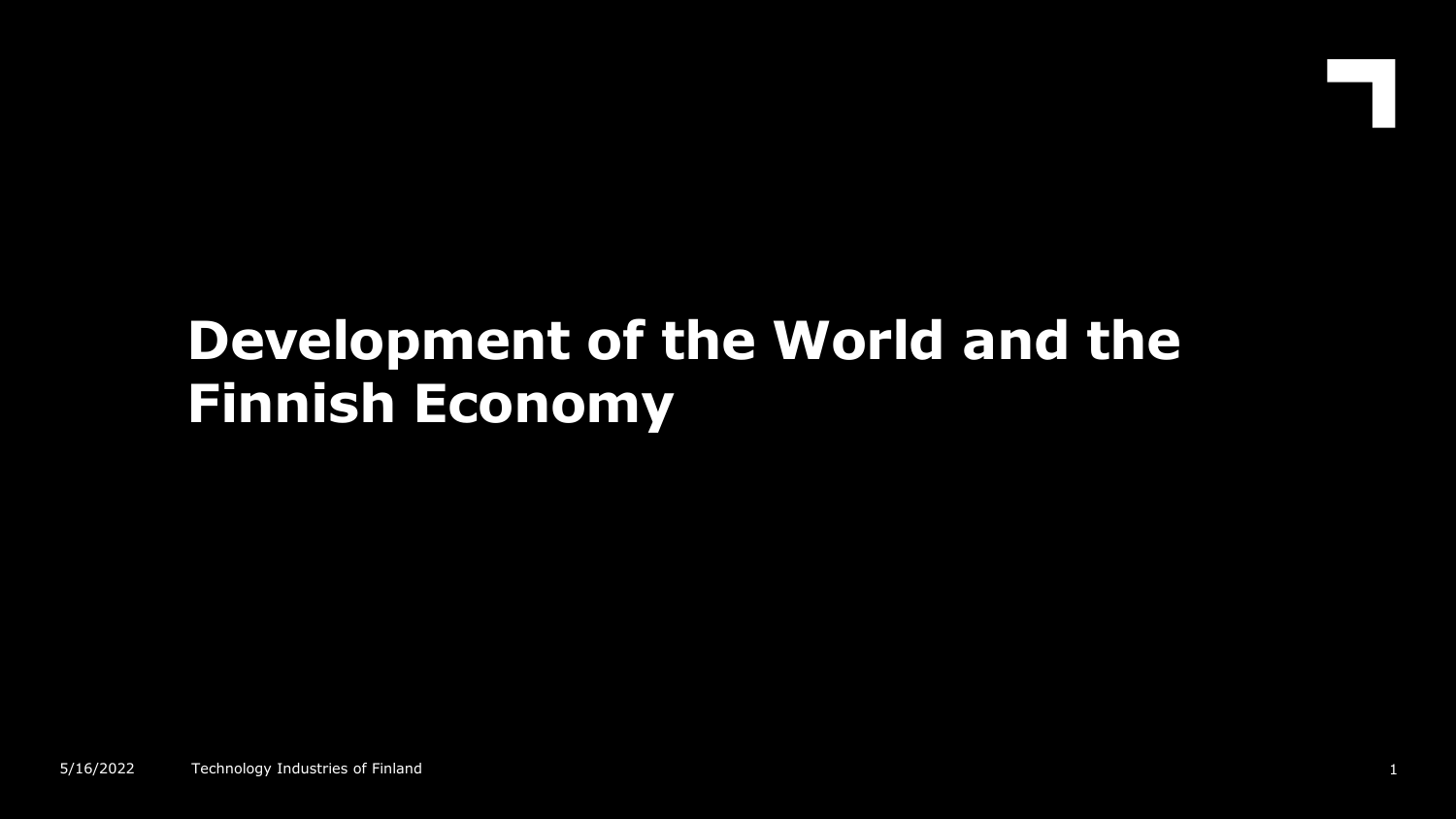## **The Global Economy Is Forecast to Grow by 6 % in 2021, after Decreased by 3.2% in 2020**

GDP growth 2021/2020, %

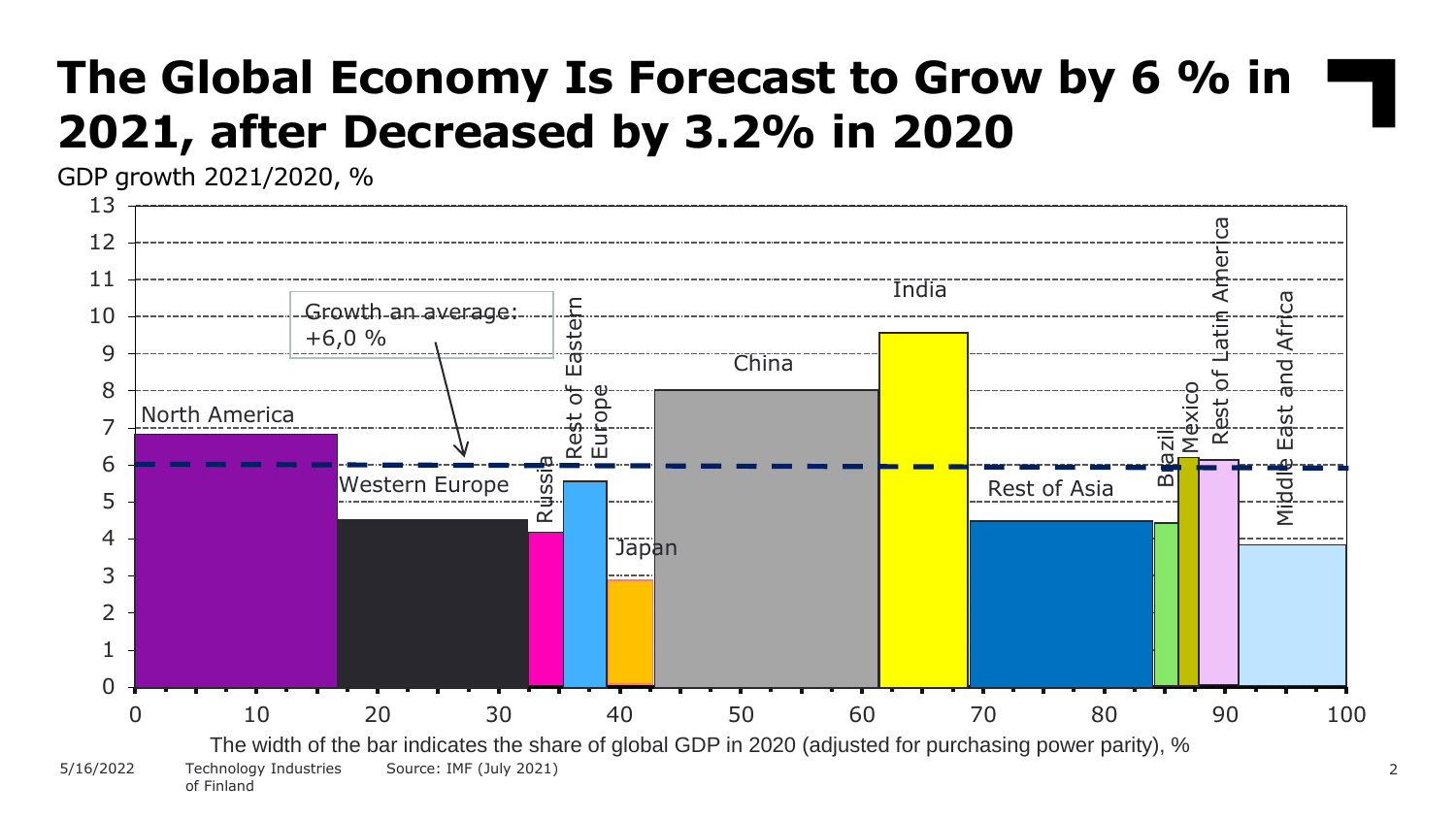#### **In the Export Market of the Technology Industry, Demand Will Increase by 5.2 % in 2021**

GDP growth 2021/2020, %

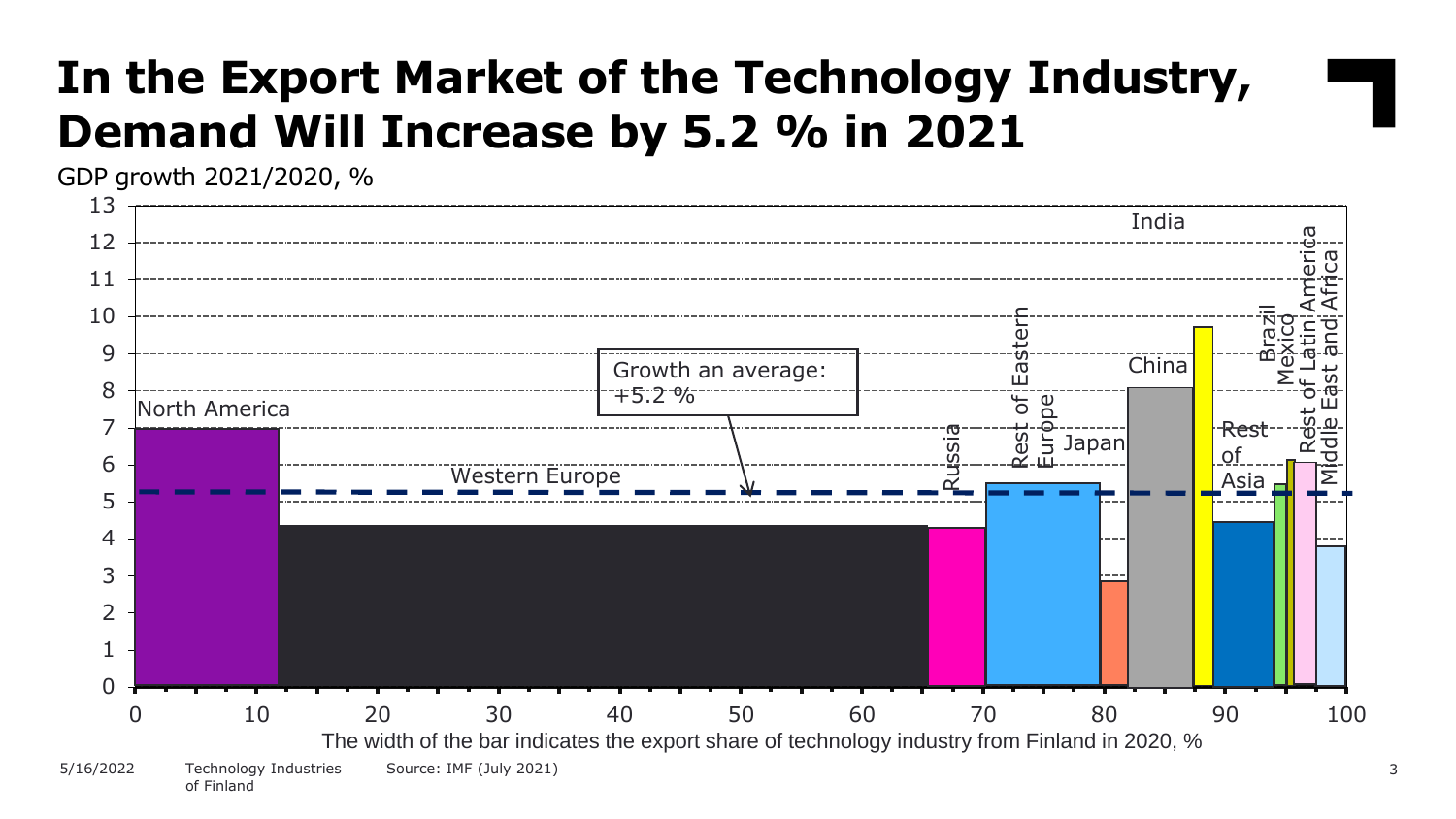# **Eurozone manufacturing and services (=whole business sector) purchasing manager index**

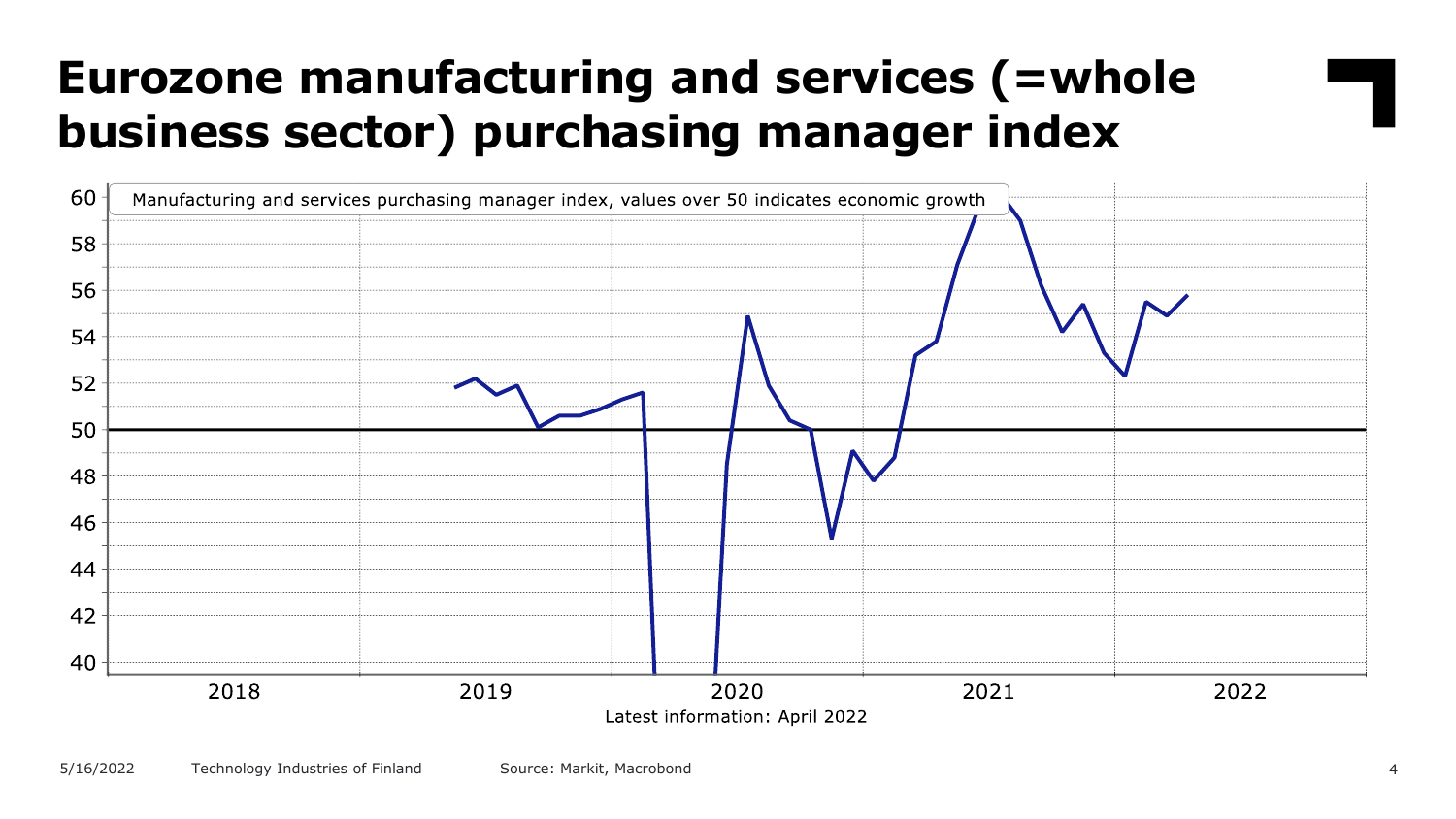# **Manufacturing industry purchasing managers indices**



Purchasing manager indices, change over the previus month,  $50 = no$  change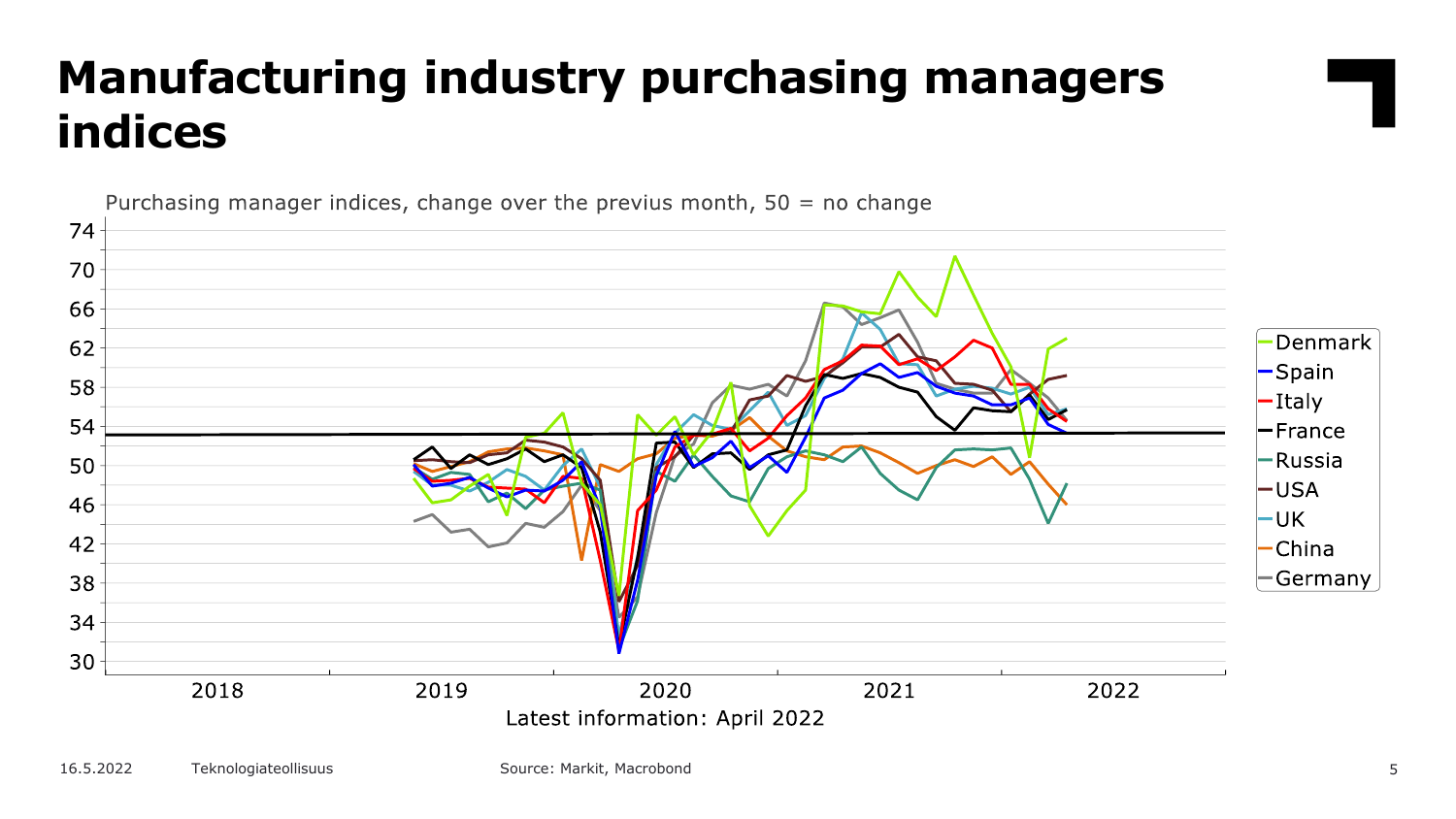## **Service sector purchasing manager indices**

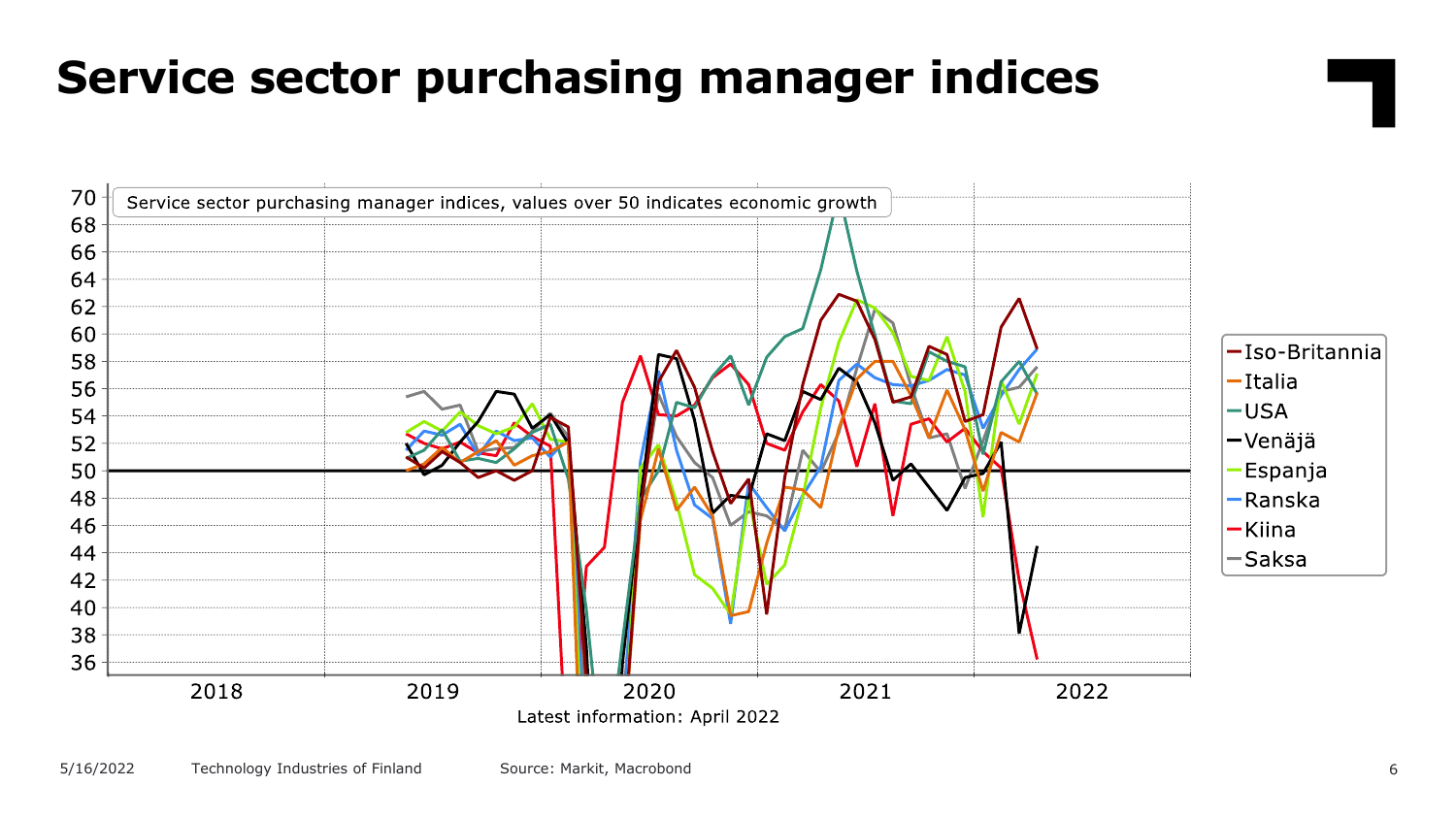#### **Development of world trade**

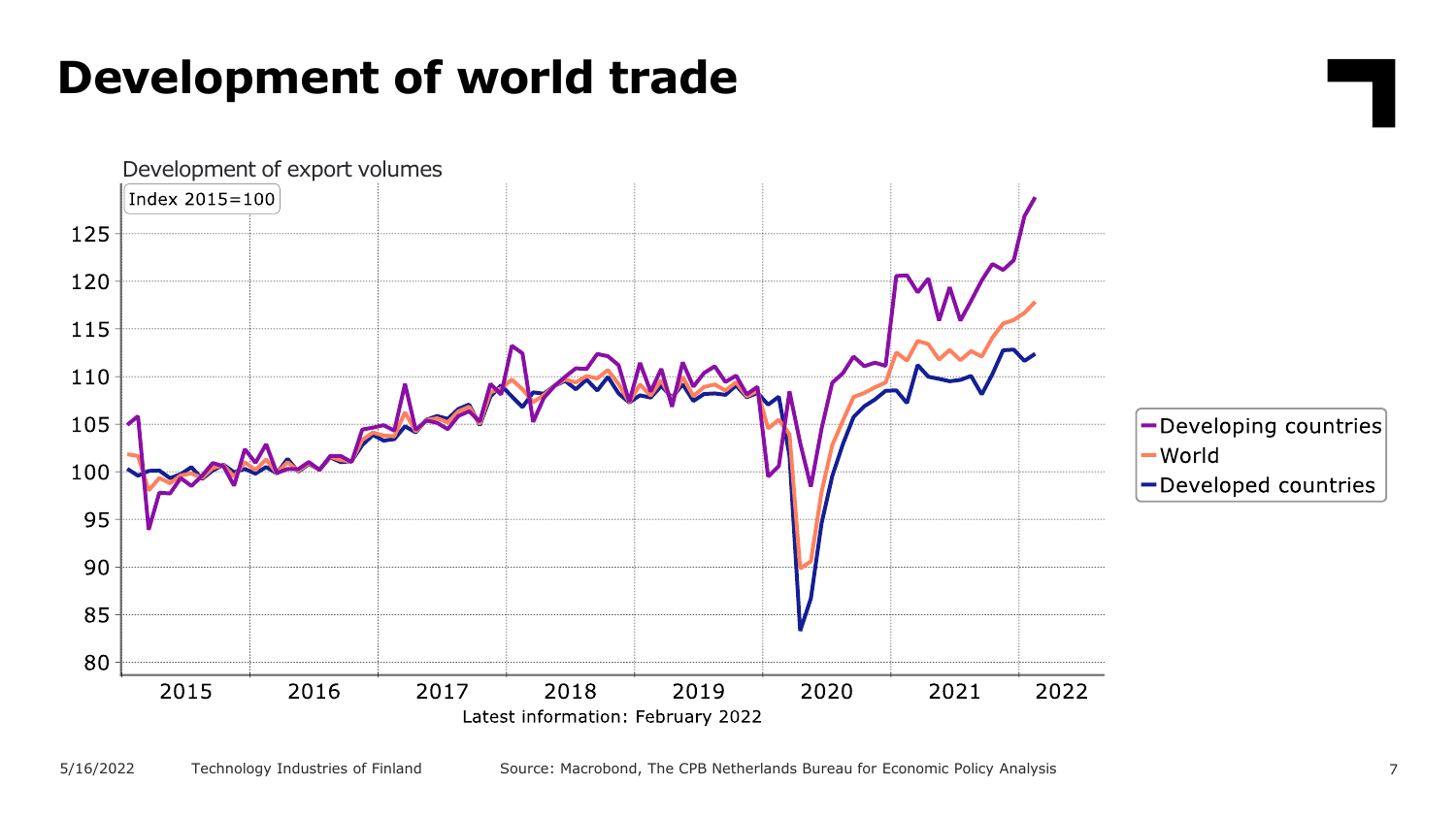#### **Consumer Confidence in Eurozone**



Source: Macrobond, European Commission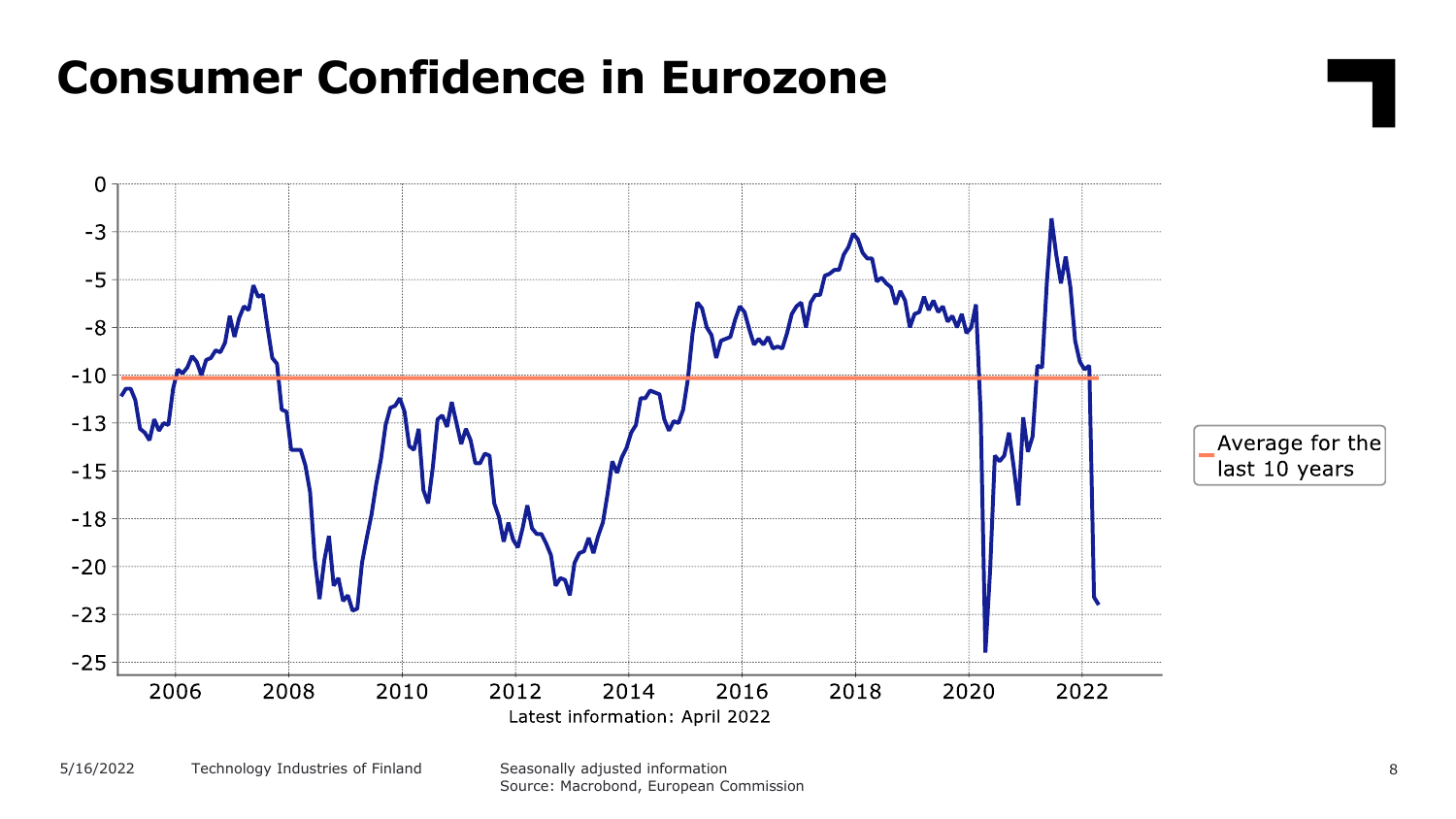#### **Consumer Confidence in USA**



Source: Macrobond, Conference Board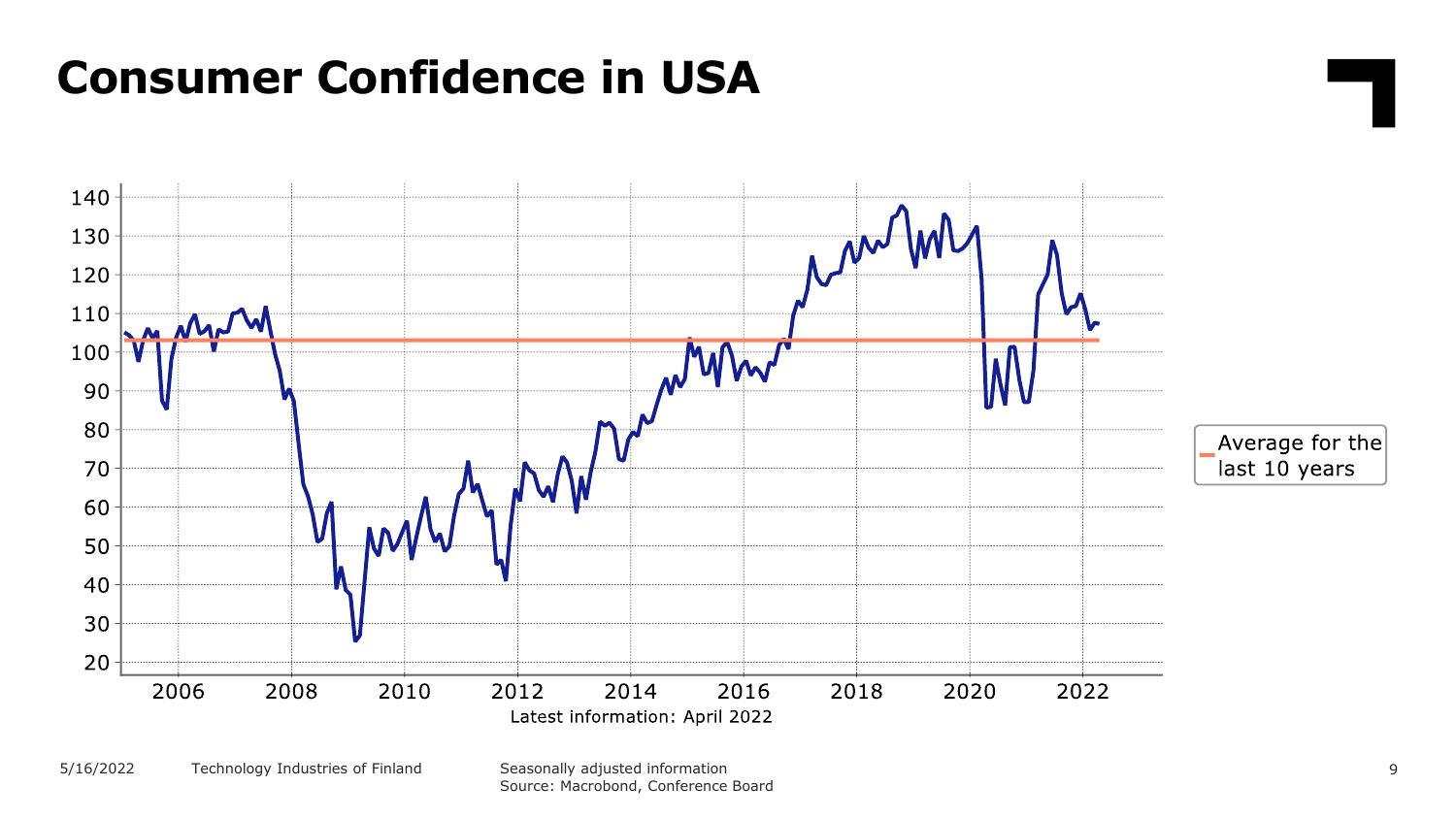#### **Consumer Confidence in Finland**



Source: Macrobond, Statistics Finland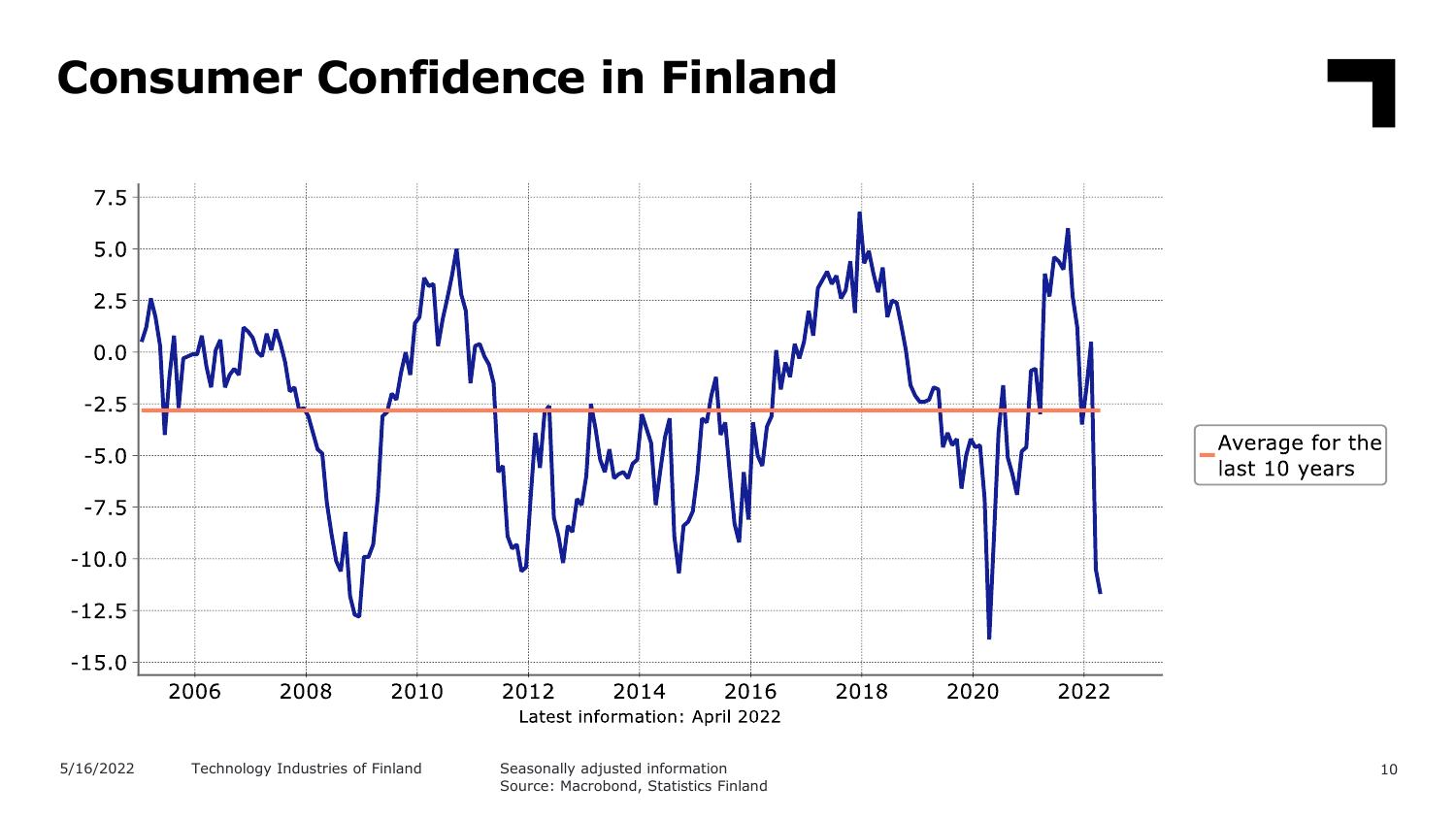# **Sales and Construction of new one-family houses in the USA**